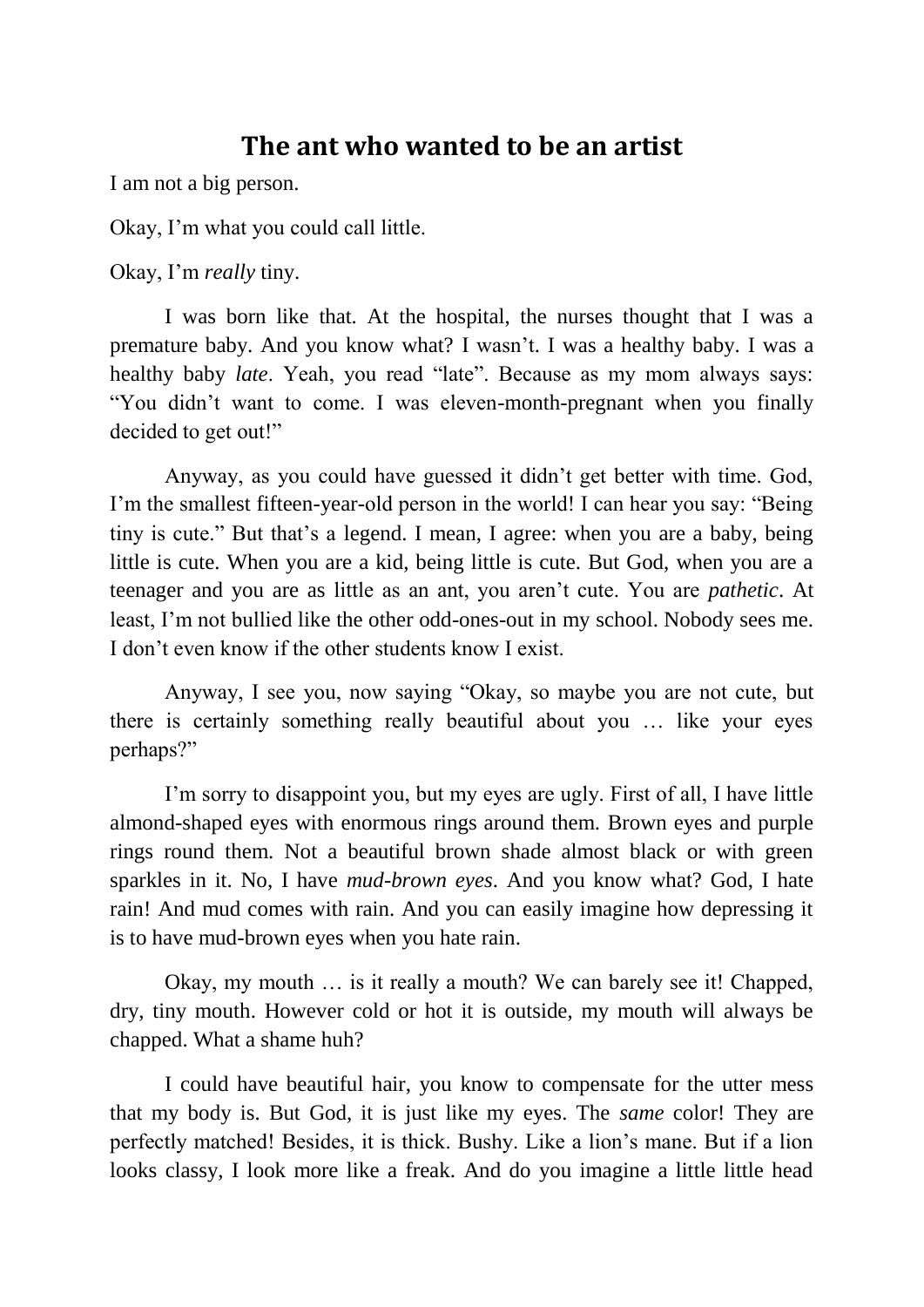with a big big mane on it? That's me. I'm hidden by my hair, God! Like a bush, with legs.

I always wear high-heeled shoes. It may rain, it may snow, you'll always see me in my high-heeled shoes. Mmmh … okay you won't really see me because I will be trampled by the crowd, but you get the meaning, don't you?



The thing that could save me is that I love arts. Yeah, actually I love singing, photographing and drawing. You will always see me with my camera around my neck, twitting a song and a pencil in my pocket. And you know what? I could even say I'm pretty good at some of them. Just forget singing that more seems like a *croak*. But my drawings and photos are great. How many feelings, how many things can you say with a picture?

I want to be an artist. Yeah, a famous, and rich, and loved artist. A wonderful photographer. A wonderful drawer. A wonderful singer.

But for the moment, that is just a dream. God, for the moment I just have to do my homework and not to be late at school. And you know what? That *sucks*. You have guessed that I don't really like school, not to say I hate it. I have no friends, there. If you aren't at school anymore, you surely remember the poor kid that you discover on the class picture, the one who always stays alone, the one that even the teachers didn't notice. That's just *me*.

So at school I just draw. God, I'm drawing all day long, in math class, in English class, in Spanish class, in history class, I'm always drawing.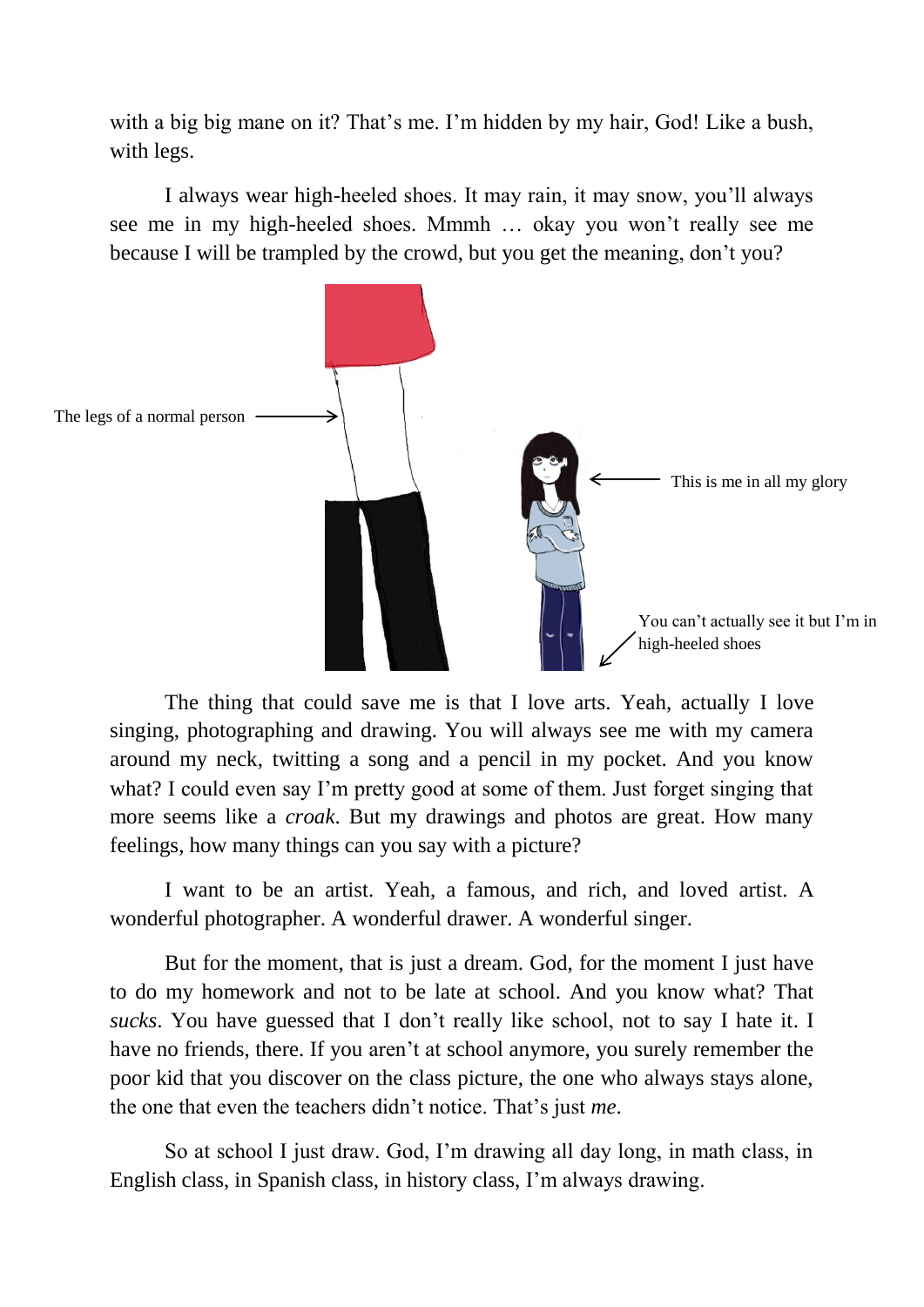When I get back home, I take photos. What great days huh? But you know what? I actually love my days. I love drawing. I love taking photos.

And here is the point when you are wondering: "Okay, you have no friends, you love arts, you do that all day long, okay, I get that! But you have a family don't you?"

Yes, I do.

Indeed, I do have a family.

*Unfortunately* I do.

Oh get this straight, I love them. But they are kind of weird. My brother for example, it's just simple: he never gets out of his room. *Never*. He eats in his room. He works in his room. He relaxes in his room. And of course he sleeps in his room. And you know what he is doing all day in his room? He works. Yeah, he works hard, because he wants to be a doctor and he already failed the competitive examination twice. Twice. And he knows that he can't fail again this year, because if he does that, my dad would kill him. Strangle him. Hit him with a baseball bat. You know why? Because, God, my dad just wanted him to be an engineer, like him. And he wants me to be an engineer, but I am an artist. And God, I just don't understand *anything* in math.

Yes, my dad is an engineer, and proud of it. I never see him. He leaves home when I'm asleep. He gets home when I'm asleep. On week-ends he's in his room, working for Monday.

And that brings us to mom. My mom. You know, I think mom is just disappointed. She's disappointed because she wanted to be a vet. Yeah, that's a curious dream, I know. But since she was a kid, she wanted to be a vet. Then she met dad, and she got pregnant, and she stopped her studies, then she had a family that she had to take care of, and she just understood that she would never be a vet. And you know what she is now? She's a steward. Yes, a steward. She is always on a plane. And I don't know if you know that, but stewards come back home only week-ends.

So, yes, I'm just *alone*, at school, at home, I'm always alone. Well, at home I'm not completely alone, because there are my cats, my only friends. My precious friends that make me feel better when I'm sick of being alone. And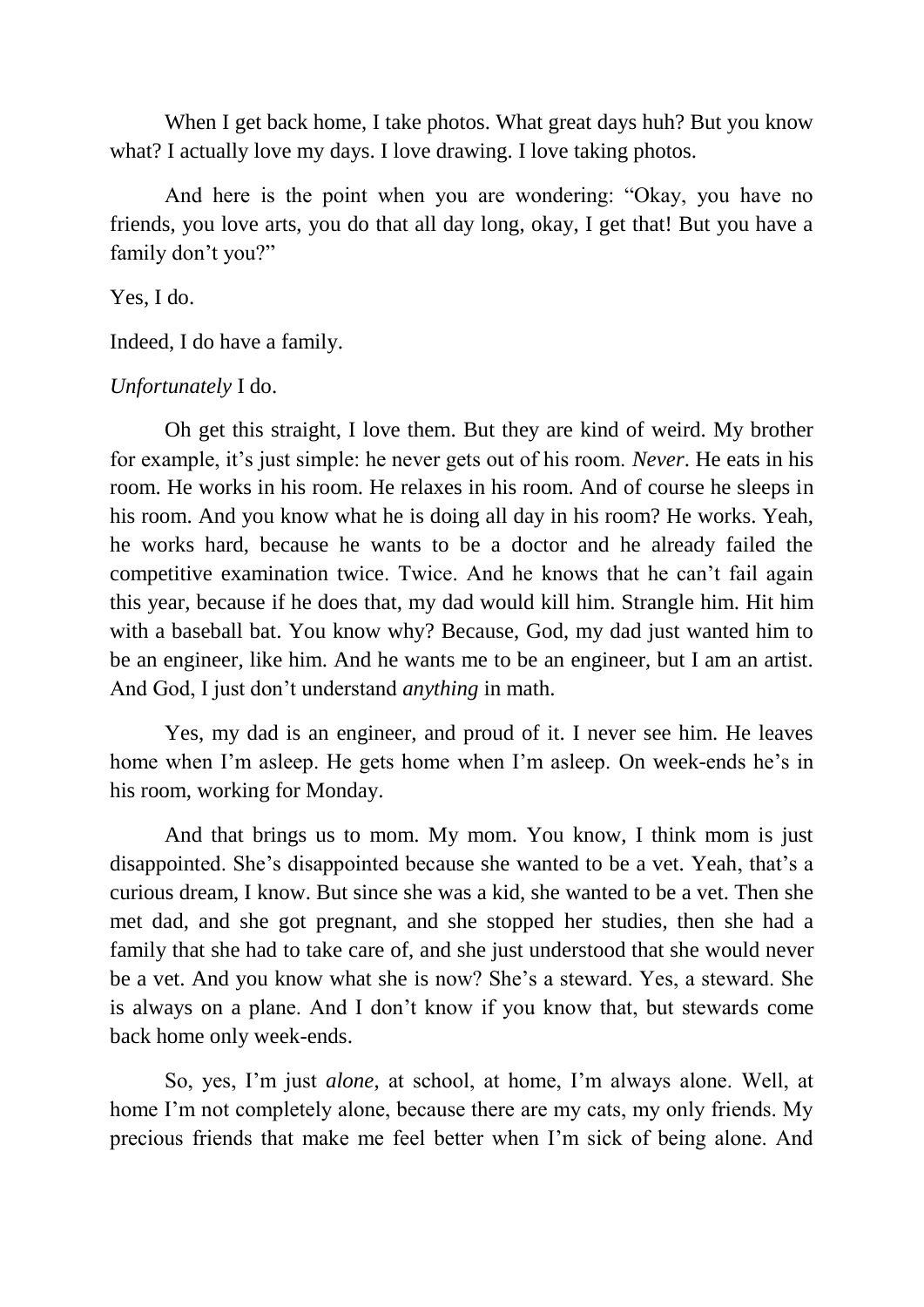God, isn't that *pathetic* to have cats as best friends? But I must confess that they are wonderful models for my pictures and drawings.

And anyway, you know what? The better artists are always the most tortured, the *loneliest* and weirdest people.

I think I could be a wonderful artist, don't you think so?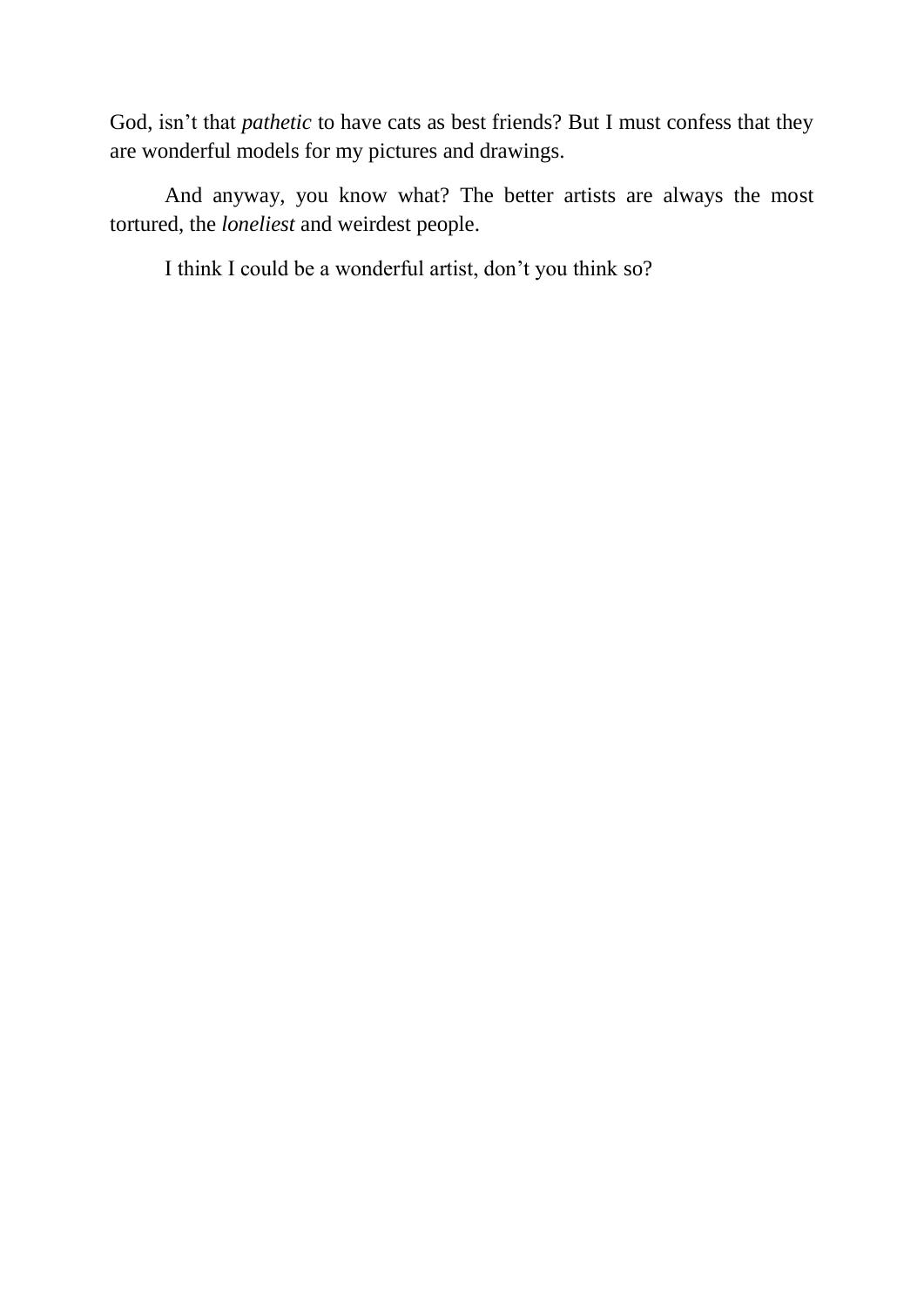# Why problems Mean so Much to me

I was born with water on my skull.

My mother *already* knew that I wasn't like the other babies. Yes, I know now that every new born-child is bald!

As soon as I was born, I was *different*.

When I was born my parents lived in the countryside.

When I was three years old, we left my grandma's farm, and we went to a nice suburb near Paris. My family and I have enough money to live a nice and decent life. So I presume we are *well-off* and we belong to the upper middle class For the first two years, I hated this place because *it* was enormous, and people were not as nice as they were in my grandma's village. I missed my grandmother a lot and I was very sad she lived alone.

When I was six my grandmother died, and we sold the farm.

It was the worst day of my life!

Yes, the *worst*.

It is why, when I tell my story, everybody says "Oh my condolences" or "My deepest sympathy".

And when they say that, I cry. I don't know why, but I cry.

And when I'm crying they say that I'm in trouble, sad, unfortunate.

And when they say that, I stop crying.

You can say I'm *special* because it's true, but don't say I'm unfortunate because I'm not!

Okay, let's talk about my teeth, or I should say my tooth.

As you know I'm different, and my teeth are too.

I'm a fifteen-year-old girl, and I have only one normal tooth. Yes only one! The typical human has thirty-two, right?

Doctors and dentists have never understood what my problem is.

And what is more?

The surgery which was supposed to add me thirty-one normal teeth didn't succeed. So I have now only one normal tooth, and *twenty fake teeth*!!

I think I should talk about my hair.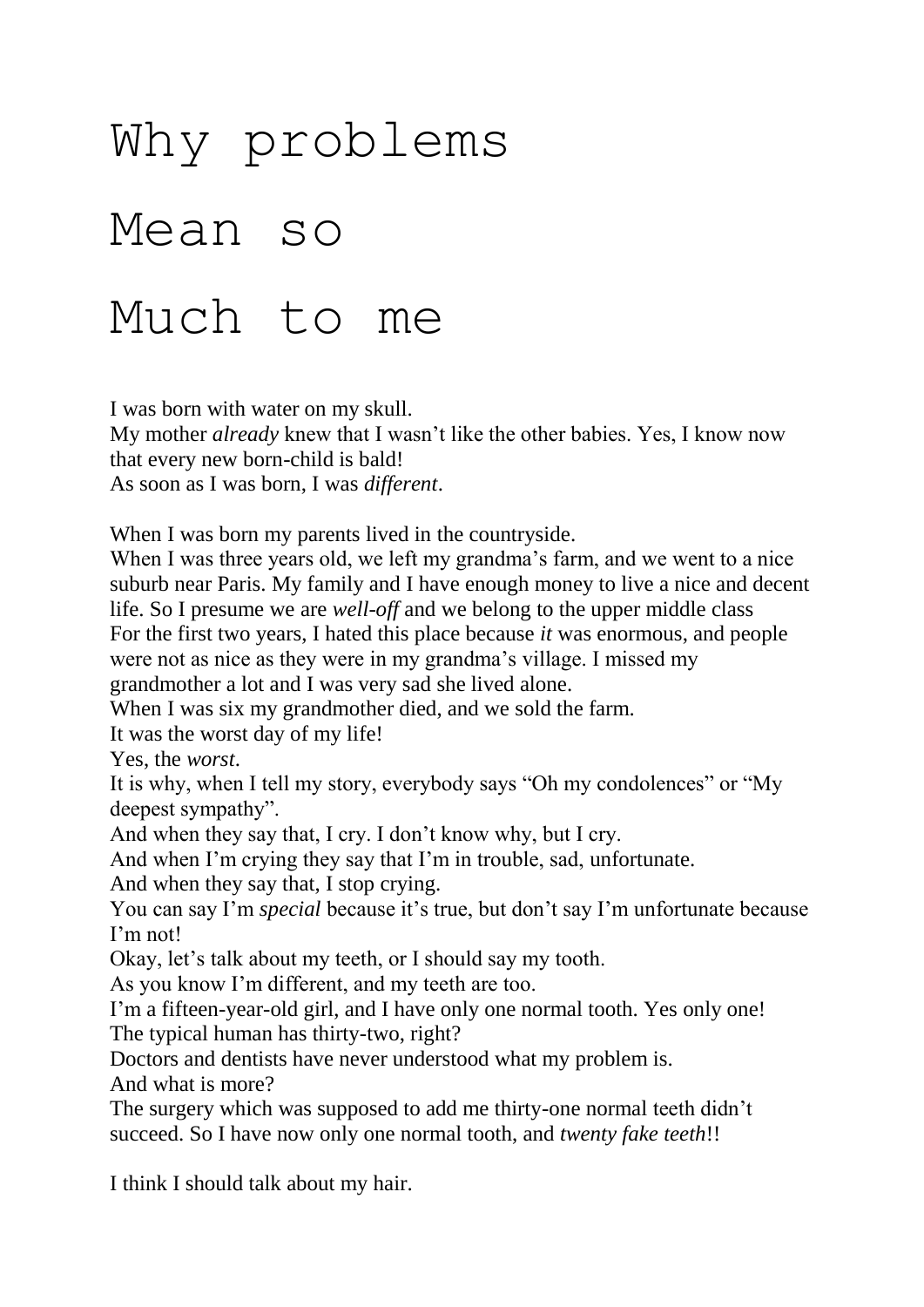Must I really?

Probably not, but it doesn't matter.

I have straight, long honey-blond hair. I love my hair colour because it recalls the sun and daisies. My hair is rarely neatly-combed, and often tied in a ponytail.

Oh yes, I think you would like to know about my eyes.

I went to the doctor's three years ago, and he told me that I needed *glasses*. So, like everybody, I went to the optician.

When I arrived, he mocked at me. He told me that he hadn't got glasses for my eyes.

Oh jeez, I forgot to say that my eyes are not normal.

One of my eyes is large, slanted and as blue as a lizard's, whereas the other is small and green.

So we can say that I'm a one-wide-eyed child, but also a one-small-eyed child. What a bit of luck!

I will tell you now about my huge problem. I'm sure it's one of the slightest problems of the Universe, but to my mind, it's the most important. My main problem is *my* cheeks.

They look like cow cheeks.

Indeed, my cheeks are so enormous that people often think I'm overweight! But I'm not!!

I have another big problem: *my* face complexion.

My face is so ruddy that it looks like a big tomato. And it's not sunburns, it's just my skin!

My skin is dry, like my grandmother' skin and I can assure you that it is not pretty.

Oops, I forget to say something. This often happens.

Yes, my name.

So my name is Laura, but everybody calls me Reddy, and I think you understand why.

In my grandma's farm, it was cold, so I was used to wearing woolen clothes. So I love wool.

I don't really like leather because I love cows, even if I have the *same* cheeks as those animals.

I often wear jeans, overalls or crop pants.

I love tee-shirts, hoodies, and hats.

Yes I always put a hat on my skull firstly because I like to have something on my hair, and secondly because hats hide my hair!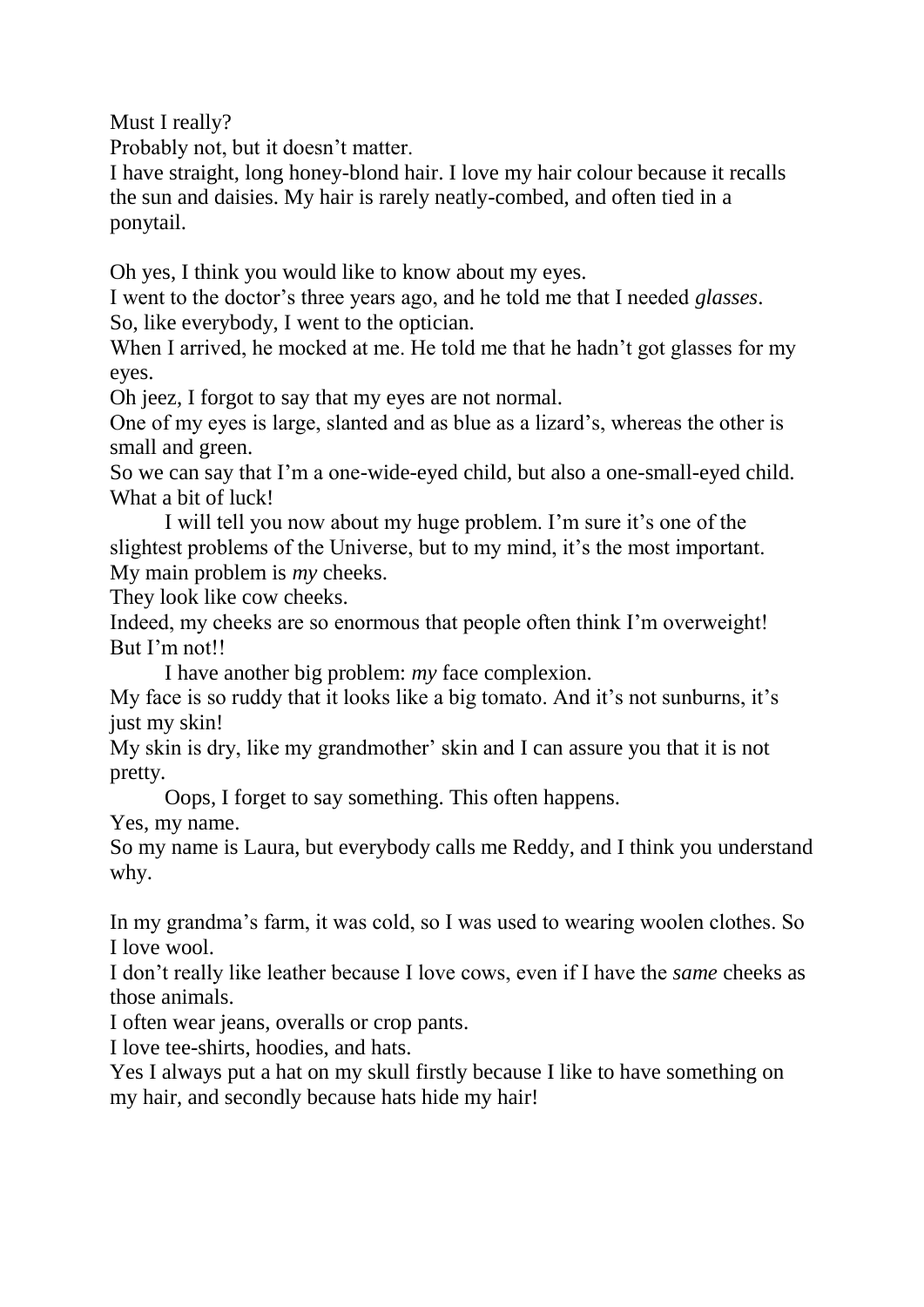I'm very angry about it, but like my grandfather, I have a *strange* growth problem.

For ten years, I was a head shorter than all my friends.

And for five years, I have been a head taller than all my friends.

It's very weird, but as you know, I am special.

I know now that the worse thing between those two things is to be taller than everybody. Indeed, I'm a *giant* and it's really painful!

Here is a picture of *me* when I was a head shorter than all my friends:



I live with my family in a big house. I have my own and huge bedroom. I love my family even though I have two little brothers who sometimes look like two *monkeys*.

I have a little family and my cousins are all boys!!

When I arrived in this town, I hated all my neighbors because they weren't nice to me and I was afraid of them.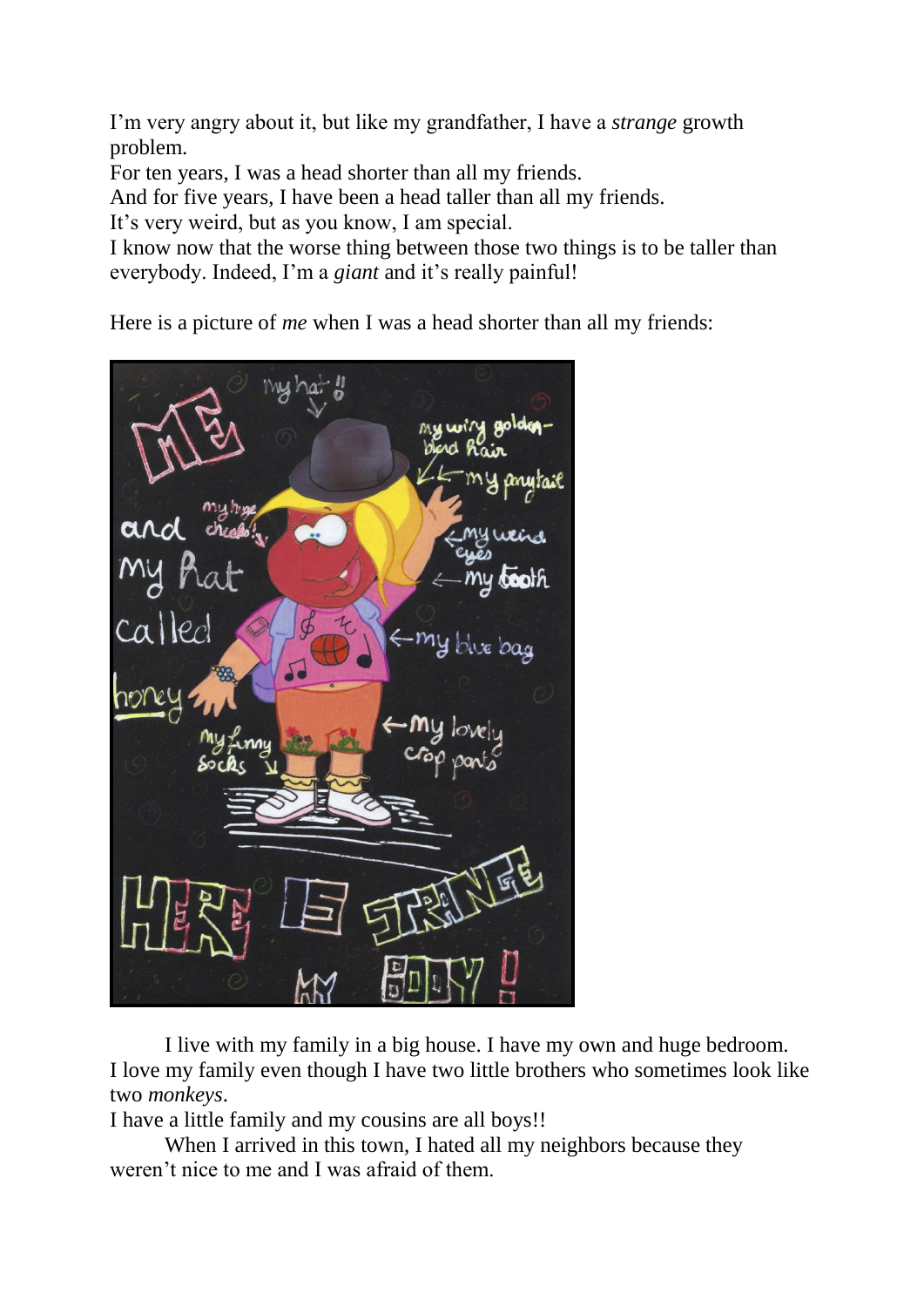As I was a new student in school my classmates weren't nice with me and I was laughed at and shunned.

Everybody made me feel like a *fool*.

I was pointed at as the odd-one-out and I didn't belong.

At the end of the year I began to get integrated. I had few friends, and my neighbors were nicer.

I'm interested in lots of things and I think it's a big *skill.*

I read all the time. I read comics, novels, newspaper…

I read because words are not limited.

I read because I love travelling. I'm in another world when I read, and I love that.

Thanks to the books I read, I travelled to China, to Africa, but also back in the Middle Ages or at the time of Louis XIV.

Thanks to reading I dream about lots of things.

Thanks to reading I can be a king, a baby or a professional basketball referee. Thanks to reading you can understand the World's problem, Earth history and human development.

Reading is WONDERFUL!

I love playing basketball, and I'm quite good at this sport.

When I was younger, I wanted to be a basketball referee. Now, I would like to be a *writer*. For me writing is more than just a *hobby*.

I also love music. Indeed, I love listening to music when I am in my room.

I had like every girl, when I was younger, a lot of dreams. For example, I wanted to be a princess. However, I know now that we can't become princesses, and it's not because you are not poor that you can become what you want. As you know, I live in a wealthy area and I can promise you that not all the students in this town will achieve their dreams.

Indeed, I'm sure that I won't be able to become a writer, and I'm very *sad* about it.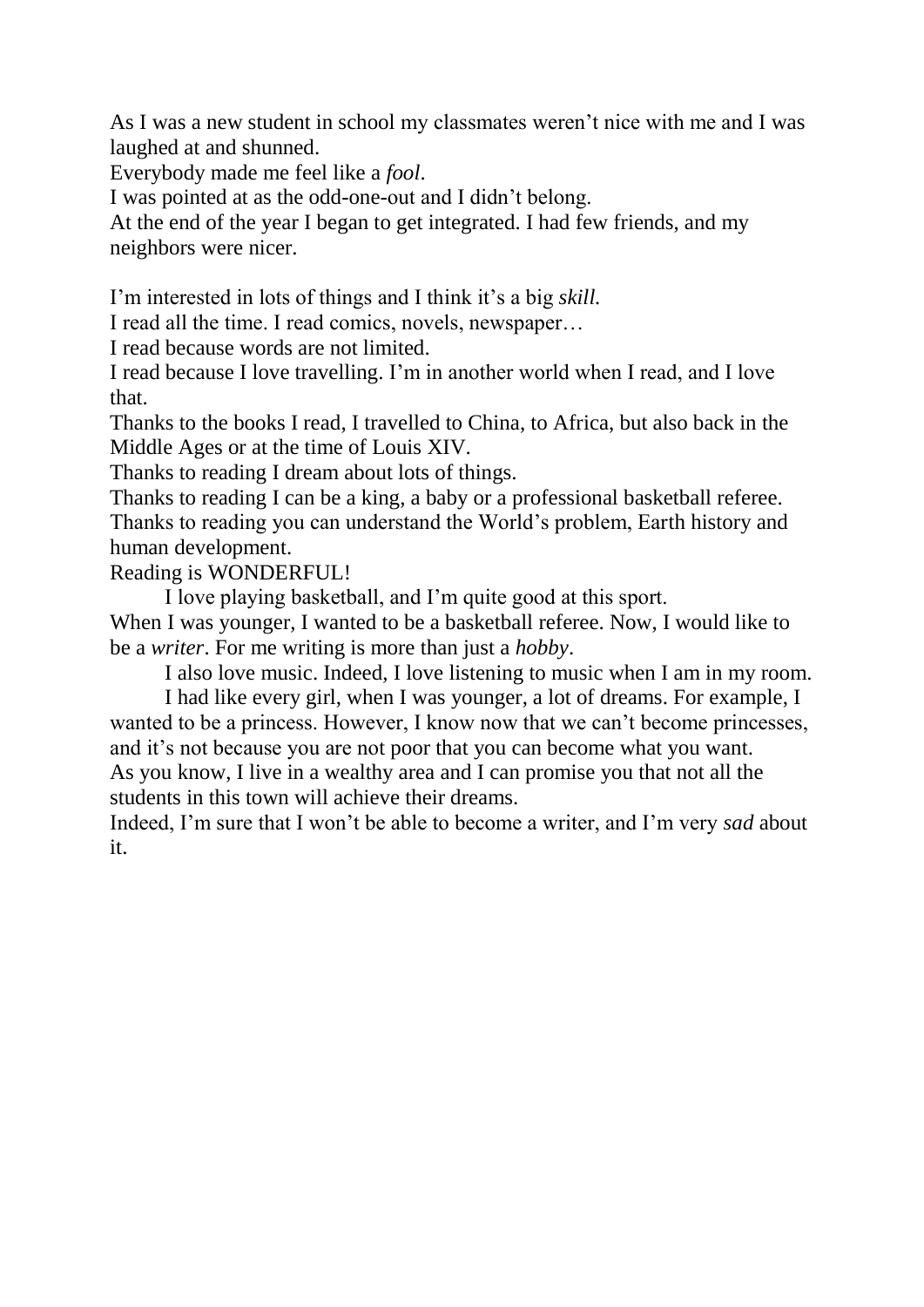## A strange beginning

### For a strange life

I was born with two broken collarbones.

And that's true, I think I was the biggest baby you've ever seen. And so the doctor had to take pliers to help me to get out of the "situation".

One problem ; pliers = *deformed* skull.

I was a deformed baby. A mistake of mother nature. Maybe my family thought : "9 months … for that ?!". I was a *marshmallow* baby : without collarbones, your body is like devoid of structure. That was funny because I was as elastic and flexible as rubber, like a super-hero !

Fortunately, I didn't stay like that for the rest of my life. I became *"Hard as Rock"*, like the AC/DC's song ! My body had changed, but the consequences of the pliers stayed visible ; my forehead was huge :

As gigantic as the Grand Canyon ;

As gigantic as a limousine ;

Like you wouldn't believe.

Jeez , I looked like *Frankenstein* … without the scars.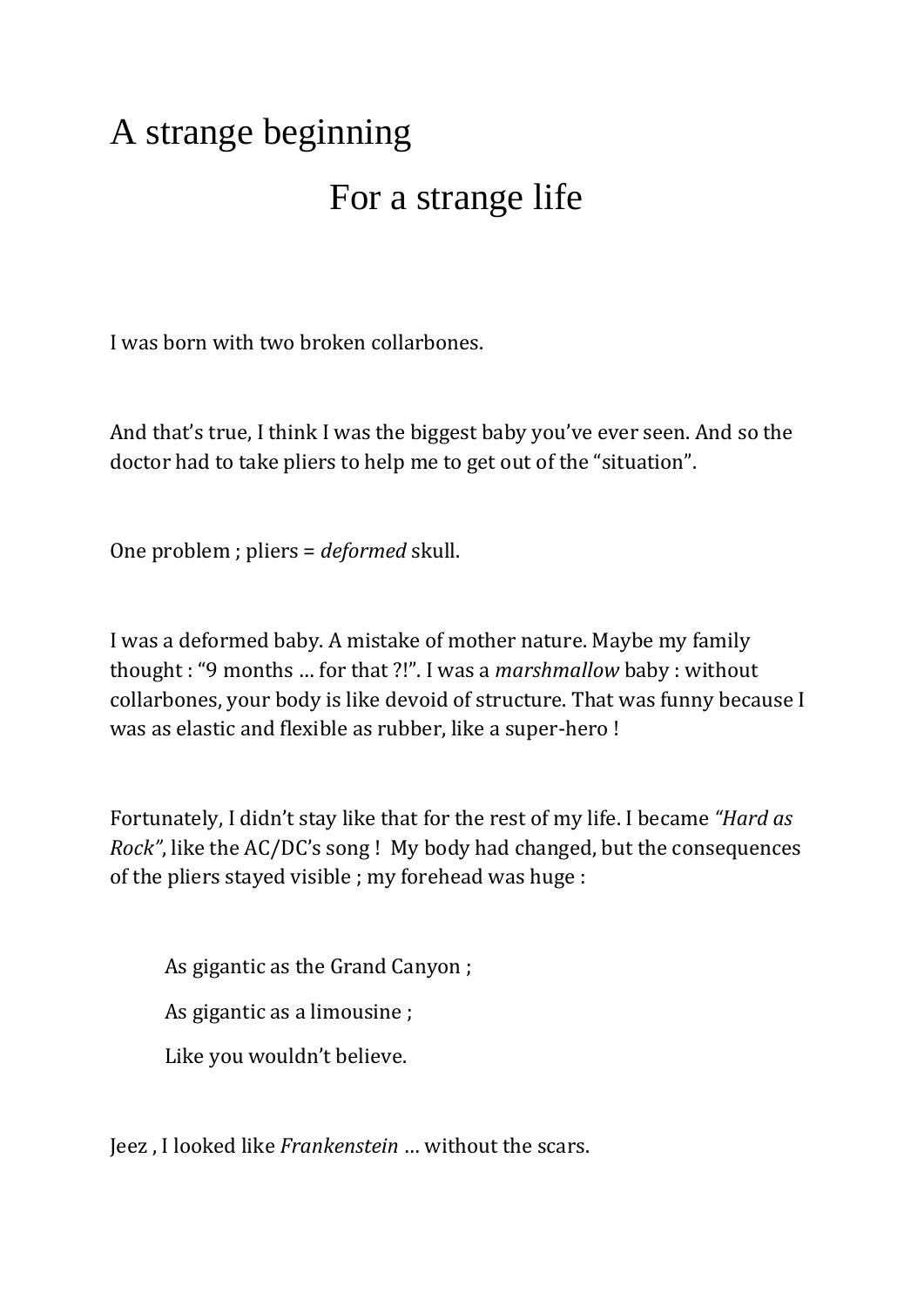Then, I began very tall and thin, like an asparagus. The only problem when you are tall, it's that little men always annoy you : they are jealous and scared !

What's more, I'm a *"pig-headed"* man ... Never talk to me when I'm waking up ; I'm in a bad mood !

When I was 6, at school, children hated me !

I was the least *out-going* of my class, people didn't like me. I was a weird kid. And I was stupid too. I wasn't nice with other people, that's why they were not nice with me.

Conclusion : I scared people.

They were afraid of me because my father was a biker,

They were frightened because I was tall,

They hated me, because I was different. One boy liked me. *Bob*.

We were best friends, like our fathers. I have knew him since … I don't remember. But he's the greatest guys you've ever seen ! Of course he likes motorbikes too.

We dreamed of riding *Harley-Davidson* all life long.

Like him, I was an energetic boy.

That's why, when I was ten, we began Ju Jitsu (it's like kick-boxing …) in a club managed by a bikers group. My father was one of them, they were called *"The born to be Wild"*.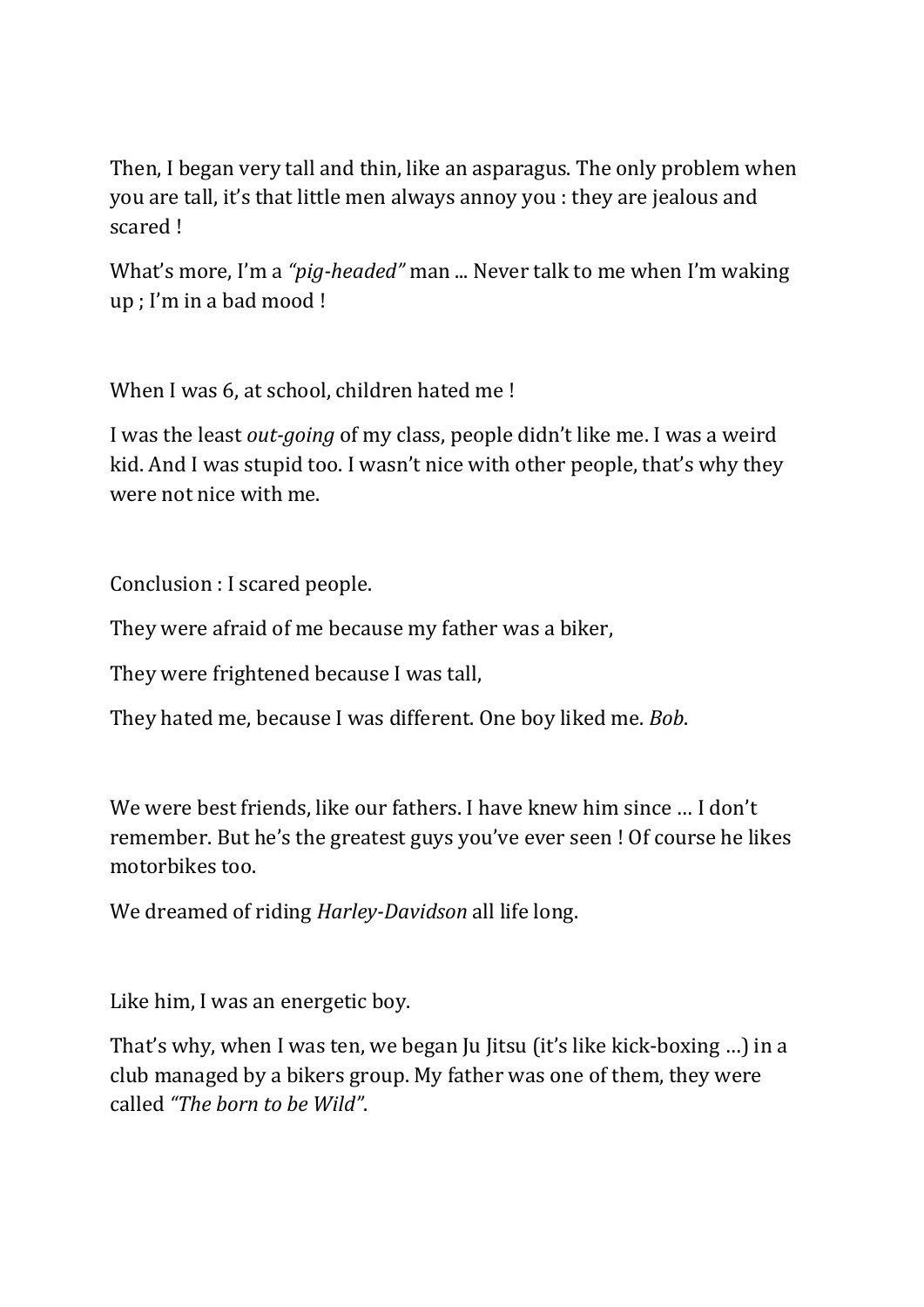After school, I spent my evening at the Moto Club with Bob, playing with old Harley frames. During my childhood, I thought that it was the coolest place for a child : A giant wasteland, a garage with thirty Harleys, a bar (with beer !), ...



This place was like a *church* for my family, because my house is a slum, like the city.

That's why My father was always there,

My mother was always there,

My sister was always there...

I was always there.

My mother worked in a supermarket and my father extorted money from the local shop owners.

My imagination and playing with Bob were the only ways I had to escape from this *slum*.